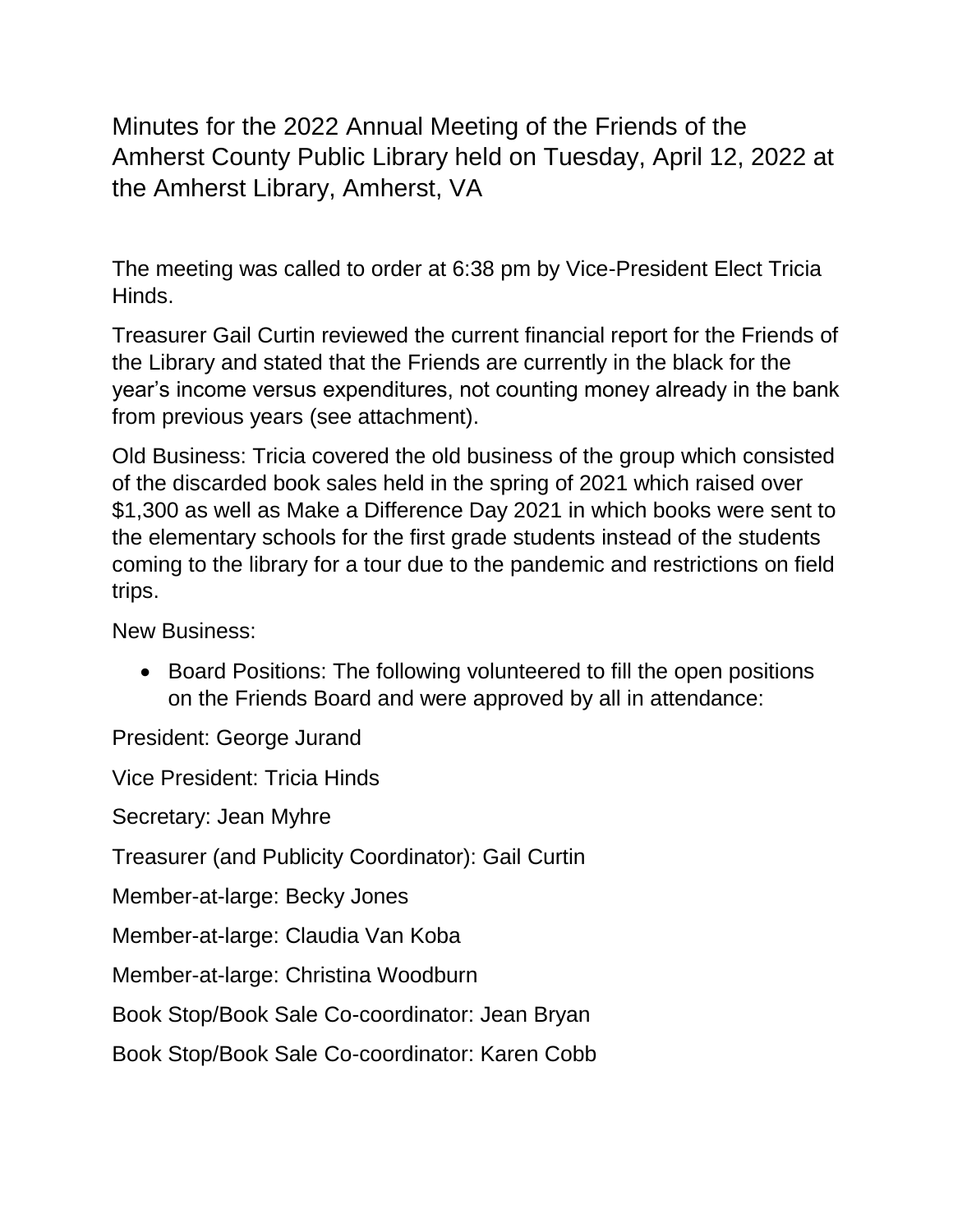• The new Library Director, Jacob Etter, was introduced to the group and he presented his Director's Report (see attachment).

He reviewed the purpose of the Friends to support the Library and pay for things that the County can't legally spend budget money on for the Library. He also gave out a copy of the Library's Five Year plan and reviewed how the Friends connect with and support the plan.

He presented his proposed budget to the Friends which covered the Summer Reading Program, Prizes for Adult Reading Programs, Library events, Buying books for giveaways, Christmas Party funding, and Library Decorations. A question was asked about being able to afford funding this budget based on what is currently left from this year's income and Gail explained that she was just reporting the one year's income and expenses and that there is a good deal more money in the bank to cover the budget. Jean Bryan made a motion to approve the budget as presented, Karen Cobb provided the second. and all approved.

Jacob then presented a proposal to consider getting debit cards to the Friends bank account for himself as Director and for the Friends treasurer to help in purchasing things for the Library so that individual employees don't have to make purchases out of pocket and wait to be reimbursed. This will be discussed further between Jacob and the Treasurer.

He mentioned some ideas for the Friends to consider to help them maximize their reach: having the library pages help with the Book Stop including sorting books and helping move books up to the shed, thinking about big ideas to help fund for the library (i.e. a community garden, study rooms, playground) sending out fundraising letter/newsletter to try to get some more large donations from ones who might not enter the library building but would be interested in supporting the library financially. A question was asked how many Friends joined the group this year and a quick count gave the total of 31 people.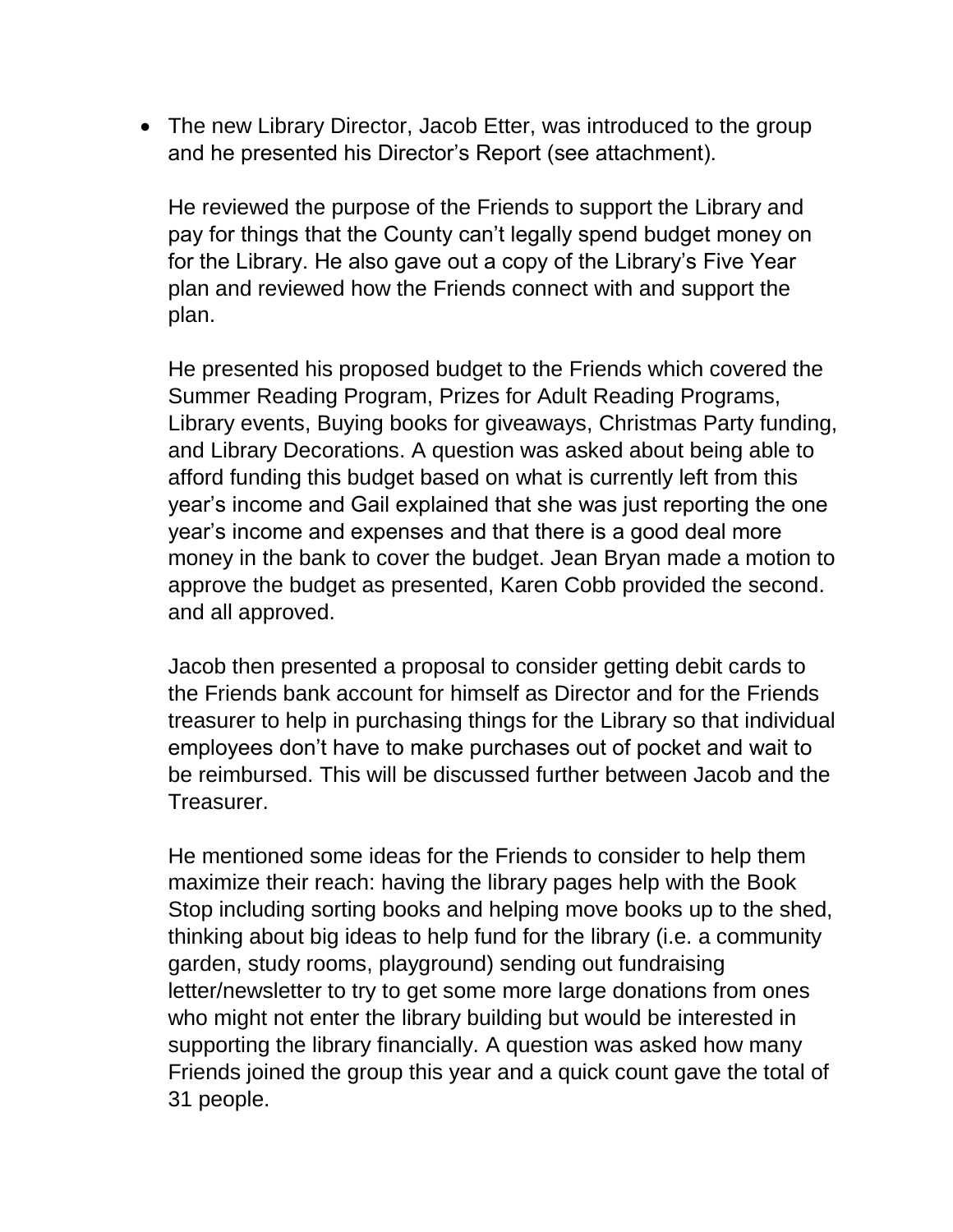A question was asked about the Friends relationship with the Library and Jacob answered that the Friends serve as an advisory and fundraising group for the Library.

Another question was asked about the Book Sale being moved to the fall and Gail answered that it had previously been held in the fall until the last year or two before the pandemic when it was moved to April and as that date was rather close to the date of the Madison Heights Friends' Book Sale in June, it would be best to move the sale back to the Fall.

A question was asked about the relationship with the Madison Heights Library and the answer was given that both libraries are all the same library, just two locations and all the employees are Amherst County employees and can work at both libraries. As far as the two Friends groups, each group is there to support the library as a whole, but there has been some strain in the past between the two Friends groups.

A question was asked if all the big projects were intended for just the Madison Heights Library and Jacob answered that the playground was more likely to be at Madison Heights because of space and level ground although he would like to see us use the grounds here at Amherst more as well. He also stated that the study room(s) was an idea he had specifically for Amherst and there is big interest among the Friends to support this idea. Another idea mentioned for Amherst was possibly adding a gazebo out in front of the library.

• Anna Heilman, Youth Services Librarian, was introduced and she gave a brief overview of the upcoming Summer Reading Program (Oceans of Possibilities) and stated that there would challenges for the children to complete and they would get prizes for completing the challenges as well as being entered into the grand prize drawings. She also made a point that the programs would be in person programs this year which should draw good crowds to the libraries (especially the lizard program as it is always popular). A question was asked about how the SRP is advertised and she said that bookmarks